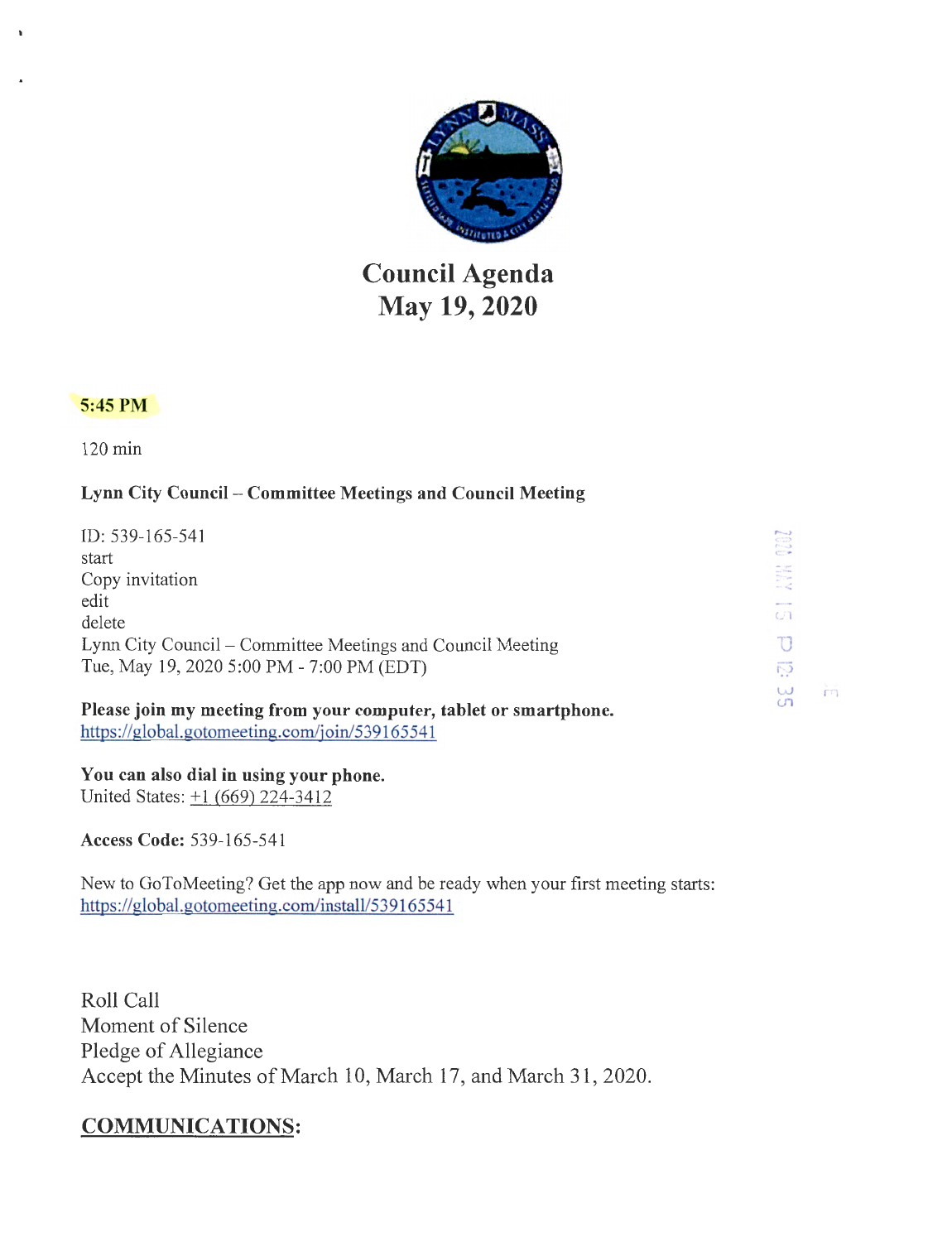# **PUBLIC HEARINGS:**

## **PUBLIC HEARINGS TO BE SET DOWN**

Petition of Extenet Systems for permission to construct a small cell wireless telecommunications facility to be attached to an existing utility pole located on a public way at the following locations:

| 451 Chestnut St.    | 388 Eastern Ave.     | 53 Wyman St.   |
|---------------------|----------------------|----------------|
| 31 Graves Ave.      | 62-64 Lafayette Park | 10 Sidney Ave. |
| 184 Allen Ave.      | 59 Tracy Ave.        |                |
| 17 Beacon Hill Ave. | 22 Livingston St.    |                |
| 18 Hanover Circle   | 299 Chatham St.      |                |
| 88 Laighton St.     | 189 Western Ave.     |                |
| 95 Park St.         | 18-20 Etna Place     |                |
| 13 Relay St.        | 65 Kirtland St.      |                |
| 25 Winthrop St.     | 9 Heffernan Ave.     |                |
| 16 Cedar St.        | 16 Amory St.         |                |
| 96 New Park St.     | 11 Grant St.         |                |
| 40 Norton St.       | 346 Chatham St.      |                |
| 51 Orchard St.      | 27 New Park St.      |                |
| 30 Witt St.         | 316 Eastern Ave.     |                |
| 21-25 Ames St.      | 21 Trinity Ave.      |                |
| 293 Curwin Circle   | 9 Wardwell Place     |                |
| 98 Myrtle St.       | 139 Empire St.       |                |
| 62-64 Raddin Grove  | 84 Marianna St.      |                |
| 24 Revere Ave.      | 13 Essex St.         |                |
| 55 Walnut Park      | 68 High Rock St.     |                |

Petition of National Grid for the following:

Install at Silsbee St. approx. 80 feet of PVC conduit to the property of 113 Broad St Relocate 1 Joint owned Pole at intersection of Rollin Ave & Rollin Terrace. Install I JO Pole at intersection of Houston St & Houston Pl. Relocate 1 JO Pole at intersection of Geneva Ave & Houston Pl. Install I JO Pole at intersection of Fair Oaks Ave & Kernwood Drive. Install 2 Sole owned Poles at intersection of Hanson St & Lynnway. Install a new underground conduit to provide service to 38 Andrew Street. Install a new underground conduit to provide service to 34 Munroe Street.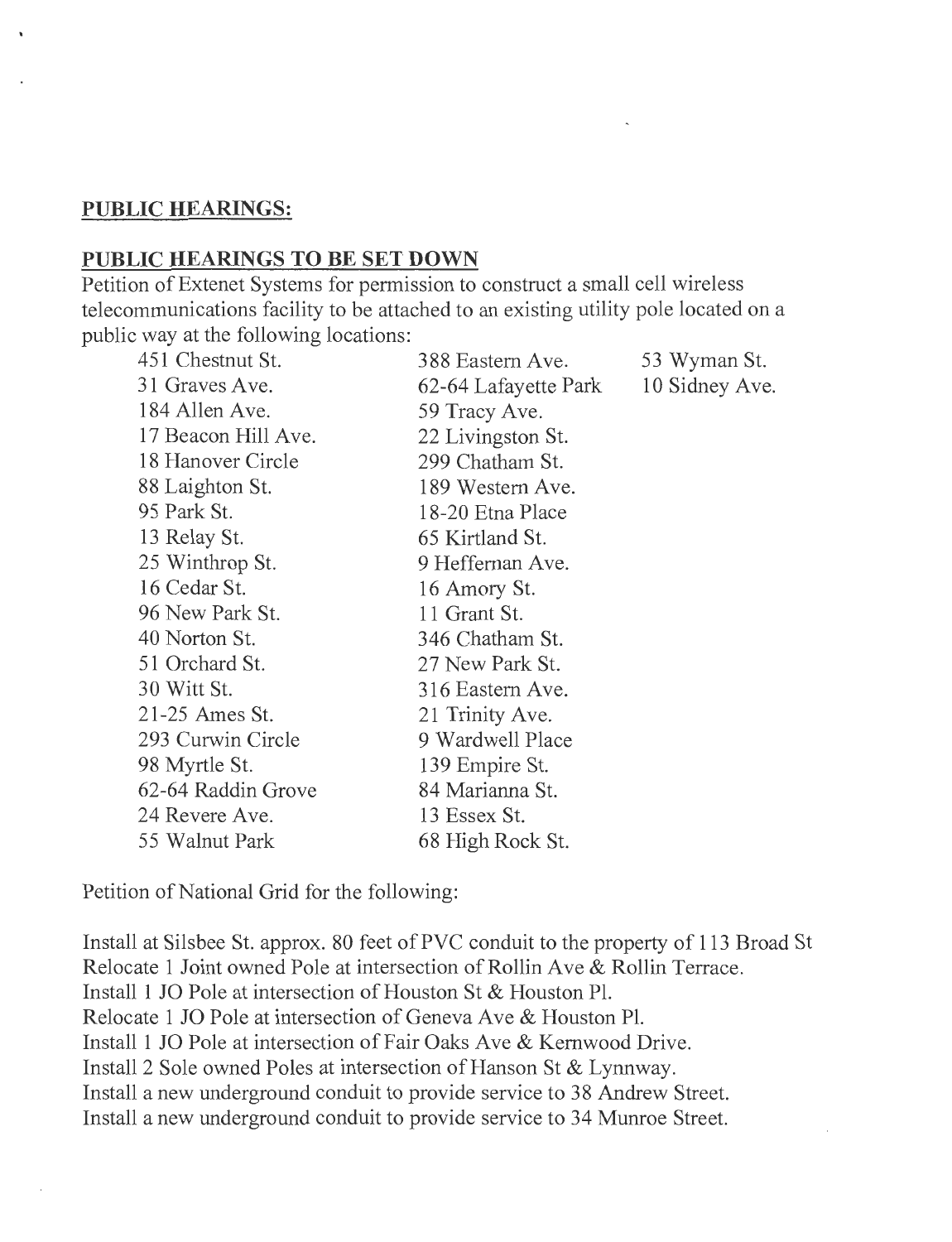# **COMMITTEE REPORTS:**

# **Utilities Committee:**

#### **S:OOPM**

120 min

## **Lynn City Council - Committee Meetings and Council Meeting**

ID: 539-165-541 start Copy invitation edit delete Lynn City Council -- Subcommittee Meeting and Council Meetings Tue, May 19, 2020 5:00 PM - 7:00 PM (EDT)

**Please join my meeting from your computer, tablet or smartphone.**  https://global.gotomeeting.com/join/539165541

**You can also dial in using your phone.**  United States:  $\pm 1$  (669) 224-3412

**Access Code: 539-165-541** 

New to GoToMeeting? Get the app now and be ready when your first meeting starts: https://global.gotomeeting.com/install/539165541

# **TO BE SET DOWN FOR PUBLIC HEARINGS:**

Petition of Extenet Systems for permission to construct a small cell wireless telecommunications facility to be attached to an existing utility pole located on a public way at the following locations:

| 451 Chestnut St.    | 388 Eastern Ave.     | 53 Wyman St.   |
|---------------------|----------------------|----------------|
| 31 Graves Ave.      | 62-64 Lafayette Park | 10 Sidney Ave. |
| 184 Allen Ave.      | 59 Tracy Ave.        |                |
| 17 Beacon Hill Ave. | 22 Livingston St.    |                |
| 18 Hanover Circle   | 299 Chatham St.      |                |
| 88 Laighton St.     | 189 Western Ave.     |                |
| 95 Park St.         | 18-20 Etna Place     |                |
| 13 Relay St.        | 65 Kirtland St.      |                |
| 25 Winthrop St.     | 9 Heffernan Ave.     |                |
| 16 Cedar St.        | 16 Amory St.         |                |
| 96 New Park St.     | 11 Grant St.         |                |
| 40 Norton St.       | 346 Chatham St.      |                |
| 51 Orchard St.      | 27 New Park St.      |                |
| 30 Witt St.         | 316 Eastern Ave.     |                |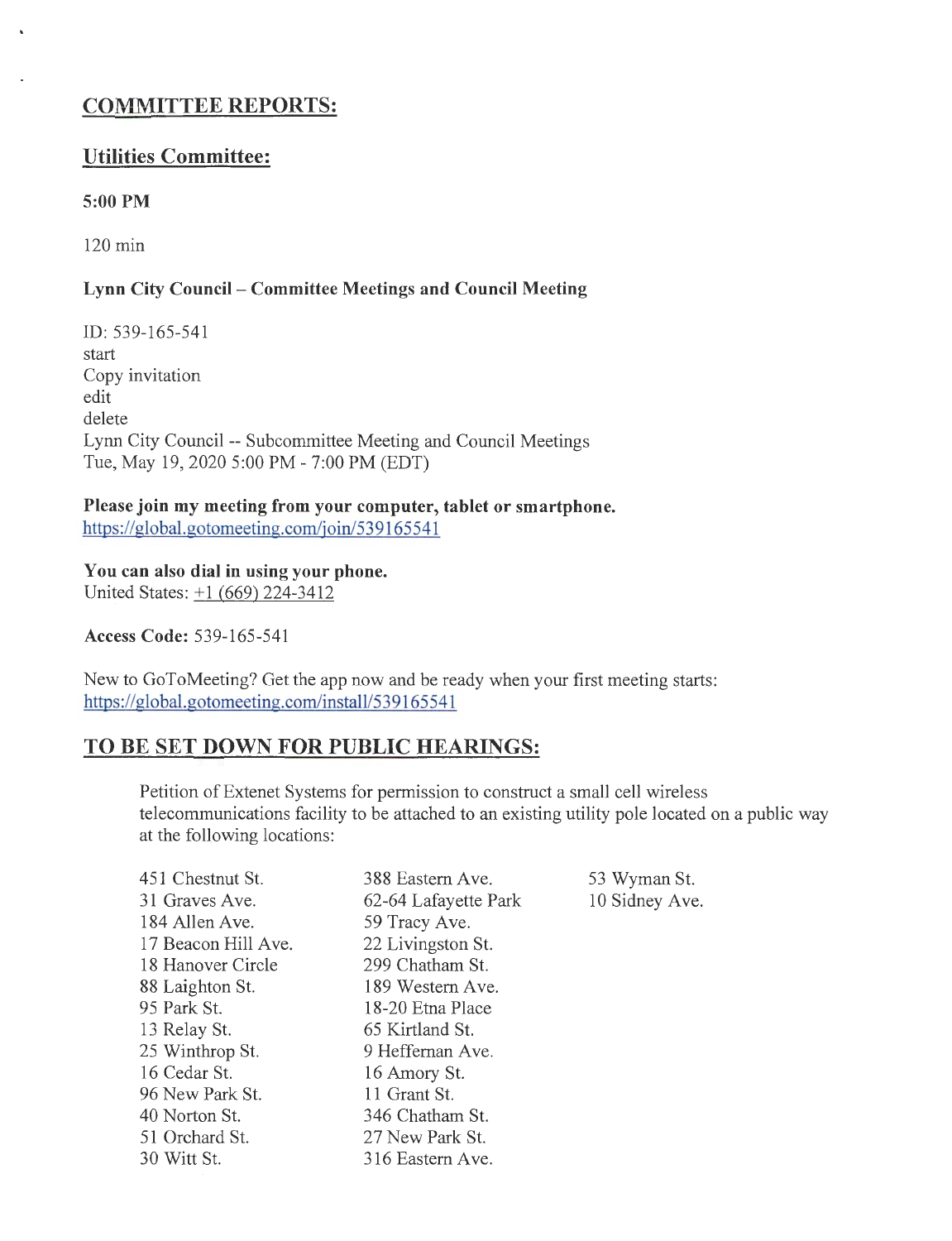21-25 Ames St. 293 Curwin Circle 98 Myrtle St. 62-64 Raddin Grove 24 Revere Ave. 55 Walnut Park 21 Trinity Ave. 9 Wardwell Place 139 Empire St. 84 Marianna St. 13 Essex St. 68 High Rock St.

Petition of National Grid at Silsbee St. to install approximately 80 feet of PVC conduit to the property of 113 Broad St.

Petition of National Grid to relocate 1 JO Pole at intersection of Rollin Ave & Rollin Terrace.

Petition of National Grid to install 1 JO Pole at intersection of Houston St & Houston Pl.

Petition of National Grid to relocate 1 JO Pole at intersection of Geneva Ave & Houston Pl.

Petition of National Grid to install l JO Pole at intersection of Fair Oaks Ave & Kemwood Drive.

Petition of National Grid to install 2 SO Poles at intersection of Hanson St & Lynnway.

Petition of Comcast to install a new underground conduit to provide service to 38 Andrew Street.

Petition of Comcast to install a new underground conduit to provide service to 34 Munroe Street.

#### **Discussion re: Access Agreement - City of Lynn / ExteNet** ACCESS AGREEMENT

THIS ACCESS AGREEMENT (the "Agreement") is made and entered into this day of \_\_\_\_\_\_ , 2020, by and between ExteNet Systems, Inc., a Delaware corporation, with its principal office located at: 3030 Warrenville Rd., Ste 340, Lisle, Illinois 60532 ("ExteNet"), and TI-IF York Development, L.P (the "Owner"), which owns the land (the "Land") and building(s) (the "Building") located at 2801 E. Market St., York, PA. 17402 County of York, Commonwealth of Pennsylvania, and having Parcel Number 46000JJ00060000000 (together, the "Property"),

**1. UNDERGROUND CONSTRUCTION AUTHORIZATION.** ExteNet has placed communications antennae and related equipment upon a wood utility pole depicted as York-00012 of the attached Exhibit A and requires ingress and egress for access and utilities to and from the York-0012 pole to the pole identified as the "MetEd pole 30218-23786 or its respective replacement pole for the purpose of placing fiber, cable, utility and other lines necessary for the operation of ExteNet's wireless communication services. Owner hereby grants to ExteNet a non-exclusive easement and license to install, construct, replace, maintain, repair, operate, and remove, at ExteNet's sole option and expense, certain underground wires, cables, conduit in the area between the poles and other appurtenant fixtures and equipment (the "Facilities"), over, under, across and along the Property as depicted in Exhibit A, and as may be necessary or useful in distributing ExteNet's communications services (the "Services"). While there is no intention for ExteNet to disrupt the asphalt parking lot, any damage to the asphalt surface of the parking lot caused by ExteNet, will be properly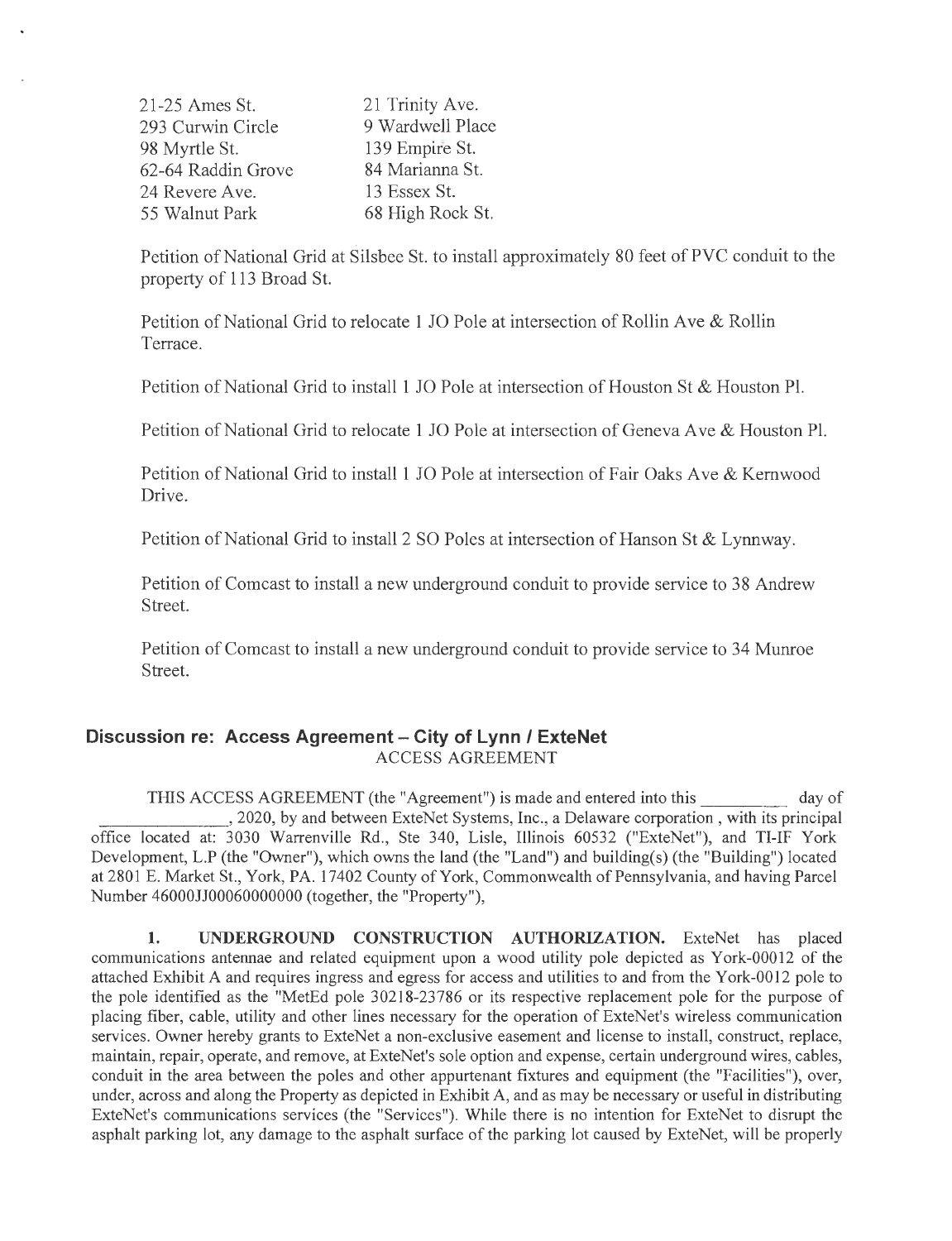repaired by ExteNet using only hot asphalt. Cold patch shall not be permitted. ExteNet. Owner shall provide ExteNet with access to the Property at all times for the foregoing purposes.

2. OWNER TO APPROVE PLANS. Owner acknowledges and approves ExteNet's placement of the Facilities over under and through the Property as depicted in Exhibit A. As to any material modifications or changes to the Facilities in the future, ExteNet shall prepare and deliver to Owner plans and specifications prior to any construction or material modification (the "Plans") of the Facilities. No work for any material modifications or changes to the Property except as identified in Exhibit A, shall commence until Owner has approved Plans, which approval will not be unreasonably withheld, conditioned, or delayed. Upon approval of the Plans or as it relates to the placement of the Facilities identified in Exhibit A attached hereto, such construction shall be performed in a manner consistent with generally accepted construction standards. ExteNet shall coordinate with Owner's property manager and shall follow Owner's rules and regulations in connection with the installation of the Facilities, provided that; (i) such rules and regulations do not materially alter the Services provided by ExteNet; and (ii) do not alter ExteNet's rights and obligations hereunder.

**3. RESPONSIBILITY TO CONTACT PUBLIC UTILITIES.** ExteNet and/or its contractors will contact and coordinate with local agencies to physically mark the location of all public utility lines (including, but not limited to, water, electric, phone, gas and sewer lines) that are located in areas in which ExteNet intends to install the Facilities. ExteNet shall be responsible for any damage to public utility lines that are located along the routes or in the location in which ExteNet installs its Facilities that were clearly and accurately located and marked, to the extent such damage arises from the installation activities of ExteNet. It is understood that the Property Owner has not and will not consent to ExteNet cutting or damaging any public utility lines whether such lines are clearly and accurately located and marked or not.

**4. RESPONSIBILITY TO MARK PRIVATE UNDERGROUND LINES.** ExteNet acknowledges and agrees that Property Owner may have private underground lines. ExteNet is required to use its best efforts to verify and clearly mark, to the best of its knowledge, using a qualified contractor approved by Owner, which costs for said contractor shall be paid for by ExteNet, any and all buried, private lines, including, but not limited to, irrigation lines, irrigation heads, drains, cables, pipes and wires (collectively "Private Lines"). After all aforesaid locating and marking has been performed by Property Owner, ExteNet shall thereafter be responsible for any damage to any cut or damaged Private Lines whether located and marked or not that are located along the routes or in the location in which ExteNet installs any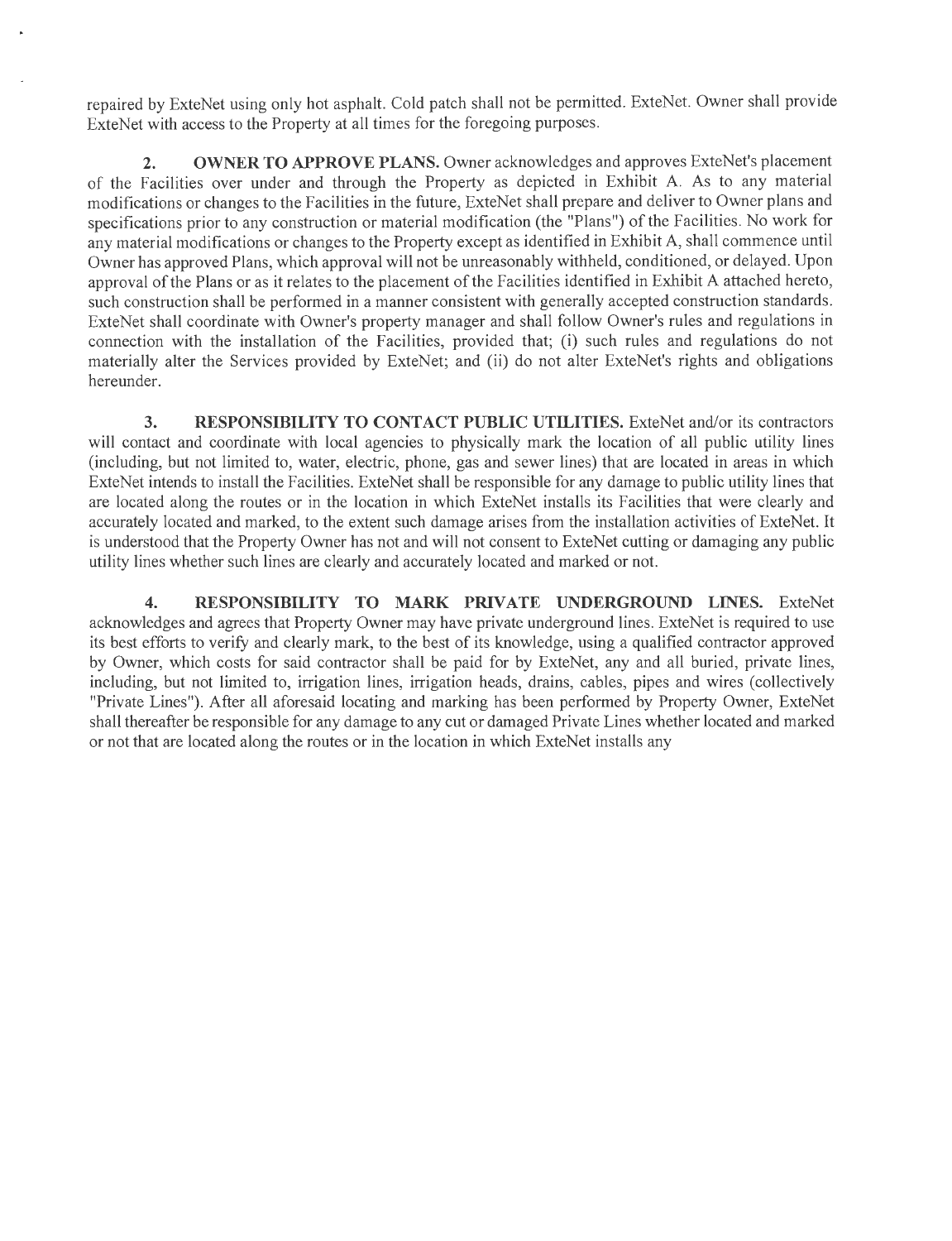Facilities to the extent caused by ExteNet's installation of its Facilities, and shall repair the same immediately.

**5. RESPONSIBILITY FOR FACILITIES.** ExteNet shall comply with all applicable laws. ExteNet shall keep the Facilities in good order and repair and shall promptly repair any damage caused by ExteNet, other than ordinary wear and tear. The Facilities shall belong to ExteNet, shall be there at the sole risk ofExteNet and Owner shall not be liable for damage thereto or loss thereof, except in the event of Owner's negligence or willful misconduct. ExteNet shall be responsible for, and shall also indemnify, hold harmless and defend Owner against, the satisfaction or payment of any liens for any provider of work, labor, material or services claiming by, through or under ExteNet. Prior to installation of the Facilities, and thereafter upon Owner's request at the renewal of required policies, ExteNet shall provide a certificate of insurance to Owner, naming Owner as an additional insured.

**6. REMOVAL OF FACILITIES.** At the expiration or earlier termination of this Agreement, ExteNet shall not be required to remove any of the Facilities located underground, and to the extent that ExteNet does remove any of its Facilities, ExteNet shall repair all damage caused by such removal. Any property not so removed within ninety (90) days after the expiration of this Agreement shall become the property of the Owner.

**7. TERM.** This Agreement shall have an initial term of ten (10) years (the "Initial Term"), commencing on the date set forth above. This Agreement shall automatically renew for two (2) successive periods of five (5) years each (the "Renewal Terms"), unless ExteNet shall provide the Owner with at least ninety (90) days' notice of its intention not to renew at the end of the then-current term ( the "Initial Term" and the "Renewal Terms" are collectively referred to as the "Term").

**8. TERMINATION OF AGREEMENT.** Either party may, upon at least one hundred twenty (120) days prior written notice to the other, terminate this Agreement at any time without liability to the other, except with respect to liabilities that have accrued through the date of termination, provided ExteNet is not providing Services.

**9.** RELOCATION. In the event Owner requests ExteNet relocate the Facilities, ExteNet shall relocate the Facilities to a new comparable location, mutually agreeable to Owner and ExteNet, at the sole expense of Owner, within thirty (30) days of receiving such request, so long as such relocation is feasible and does not interfere with the Services provided by ExteNet or increase the cost to ExteNet of providing the Services. Owner shall allow ExteNet to perform a standard cutover procedure, if required by said relocation, which will ensure that the relocated Facilities is operational prior to discontinuing service from the original service location. Once the Facilities are relocated and operational, Owner and ExteNet shall amend the Plans (Exhibit A of this Agreement) to reflect the new location of the Facilities.

**10. DEFAULT.** In the event either party defaults in the performance of any of the material terms of this Agreement, the non-defaulting party shall give the defaulting .party written notice specifying the nature of such default. The defaulting party shall have thirty (30) days to cure the default, unless such default is of a nature that it cannot be completely cured within thirty (30) days, if a cure is not commenced within such time and thereafter diligently pursued to completion, the non-defaulting party may terminate this Agreement and may pursue all other remedies available to it at law and/or equity.

**11. INDEMNIFICATION/HOLD HARMLESS.** ExteNet shall indemnify, hold harmless and defend Owner, partners, officers, directors, tenants, agents and employees from and against any and all claims, actions, damages, liabilities and expenses, including reasonable attorney's fees, arising from or out of installation, operation, maintenance, or removal by ExteNet of the Facilities, except to the extent caused by the negligence or willful misconduct of Owner, its employees, agents or contractors. NEITHER PARTY SHALL BE LIABLE TO THE OTHER PARTY FOR ANY LOST PROFITS, SPECIAL INCIDENTAL, PUNITIVE, EXEMPLARY OR CONSEQUENTIAL DAMAGE.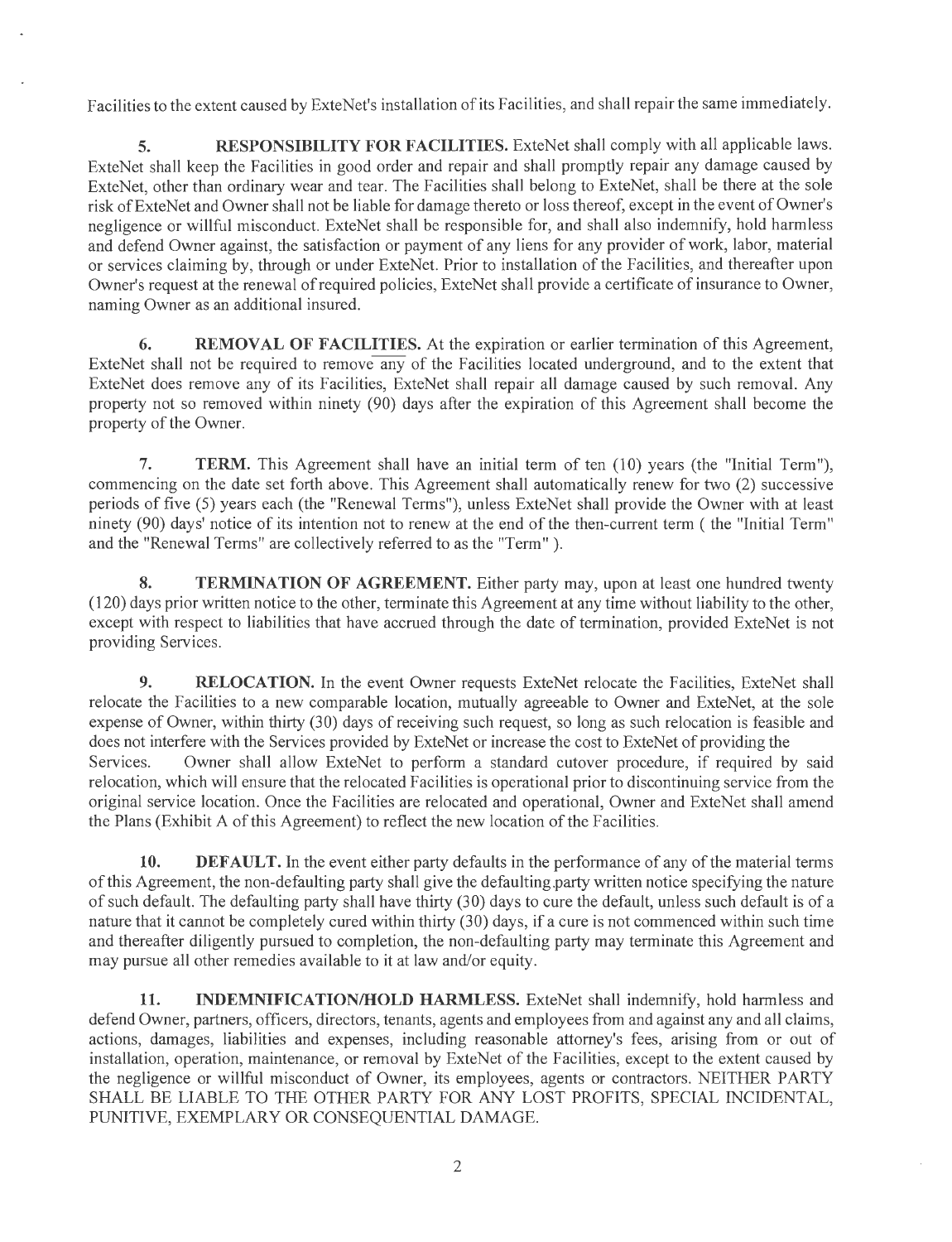12. INSURANCE. Prior to commencing the Work, ExteNet shall procure, and thereafter maintain, at its own expense, until final acceptance of the Work or later as required by the terms of this Agreement insurance coverage required by this Agreement. At a minimum, the types of insurance and minimum policy limits specified shall be maintained in a form and from insurers acceptable to Owner as set forth below. All insurers shall have at least an A- (excellent) rating by A.M. Best and be qualified to do business in the state where the project is located.

This insurance will provide a defense and indemnify the Owner, but only with respect to liability for bodily injury, property damage and personal and advertising injury caused in whole or in part by the Contractor's acts or omissions or the acts or omissions of those acting on the Contractor's behalf.

Proof of this insurance shall be provided to the Owner before the Work commences, as set forth below. To the extent that ExteNet subcontracts with any other entity or individual to perform all or part of the Work, ExteNet shall require the Subcontractors to furnish evidence of equivalent insurance coverage, in all respects, terms and conditions as set forth herein, prior to the commencement of work by the Subcontractor. In no event shall the failure to provide this proof, prior to the commencement of the Work, be deemed a waiver by ExteNet of Subcontractor's or the Sub-Subcontractor's insurance obligations set forth herein.

In the event that the insurance company(ies) issuing the policy(ies) required by this exhibit deny coverage to the Owner, ExteNet or the Subcontractor will, upon demand by the Owner, defend and indemnify the Owner at ExteNet's or Subcontractor's expense.

Commercial General Liability Insurance \$1,000,000 Each Occurrence Limit (Bodily Injury and Property Damage) \$2,000,000 General Aggregate per Project \$2,000,000 Products & Completed Operations Aggregate \$1,000,000 Personal and Advertising Injury Limit

Business or Commercial Automobile Liability Insurance \$1,000,000 combined single limit per accident

Workers' Compensation and Employers' Liability Insurance \$1,000,000 Each Accident \$1,000,000 Each Employee for Injury by Disease \$1,000,000 Aggregate for Injury by Disease

Excess or Umbrella Liability \$1,000,000 occurrence/aggregate (extending over GL, Auto, Employers Liability limits listed above)

Professional Liability \$1,000,000 occurrence/aggregate

Crime

\$1,000,000 Including "Client Property" coverage

The Owner, TKG Management, Inc. and Western Skies Management, Inc. along with their respective officers, agents and employees, shall be named as additional insureds for Ongoing Operations and Products/Completed Operations on ExteNet's and any Subcontractor's Commercial General Liability Policy, which must be primary and noncontributory with respect to the additional insureds. ExteNet shall continue to carry Completed Operations Liability Insurance for at least three (3) years after either ninety (90) days following Substantial Completion of the Work.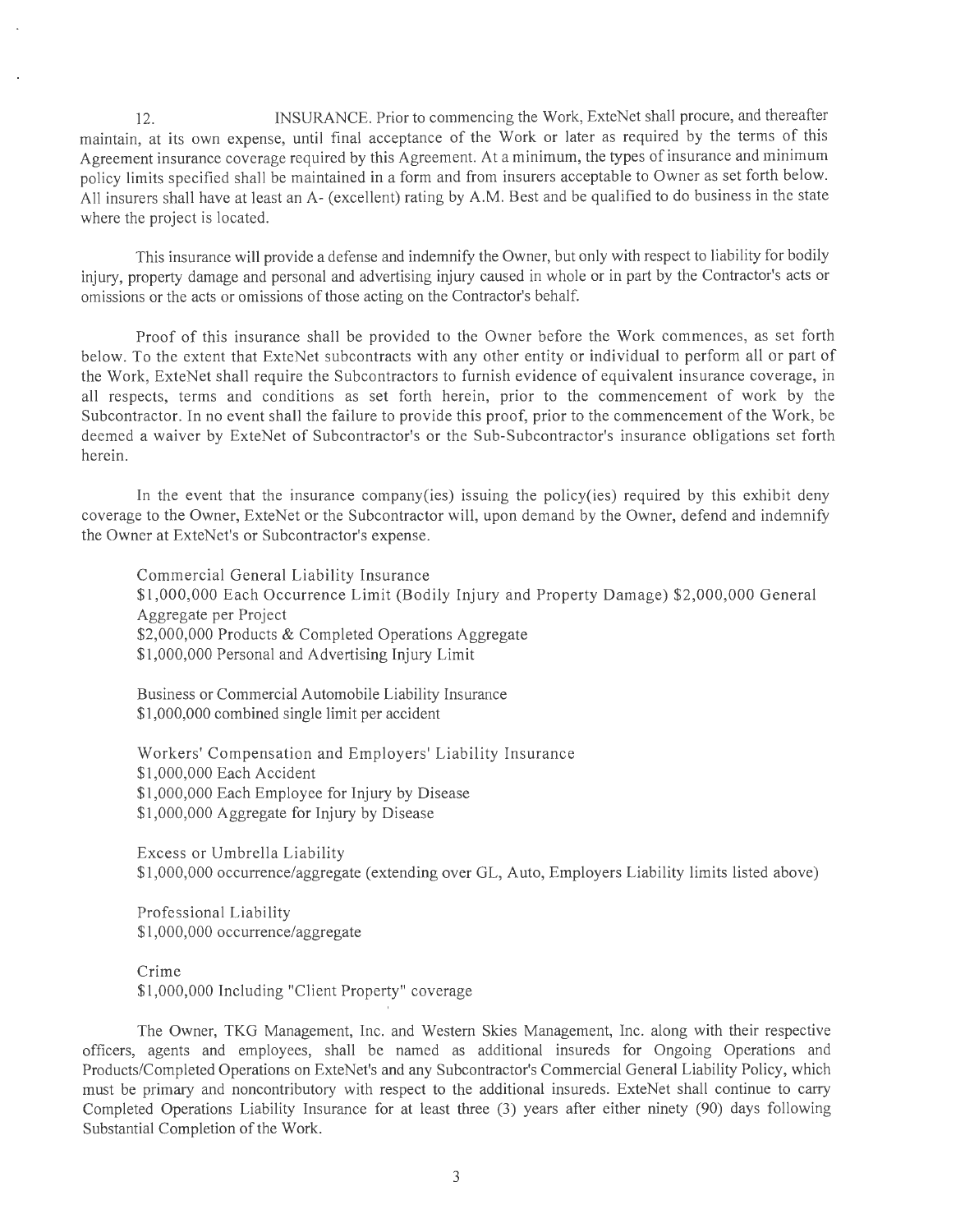ExteNet's professional liability shall cover all services performed for Owner and include Owner as indemnified Party.

Crime coverage shall include "client property" coverage for loss or damage to money, securities and other property sustained by Owner resulting directly from theft committed by Contractor's employee, acting alone or in collusion with other persons,

It is expressly understood by the parties to this Contract that it is the intent of the Parties that any insurance obtained by the Owner is deemed excess, non-contributory and not co-primary in relation to the coverage(s) procured by ExteNet, the Subcontractor or any of their respective consultants, officers, agents, subcontractors, employees or anyone directly or indirectly employed by any of them, or by anyone for whose acts any of the aforementioned may be liable by operation of statute, government regulation or applicable case law.

To the fullest extent permitted by applicable state law, a Waiver of Subrogation Clause shall be added to the General Liability, Automobile and Workers Compensation policies in favor of Owner, and this clause shall apply to the Owner's officers, agents and employees, with respect to all Projects during the policy term.

Prior to commencement of Work, ExteNet shall submit a Certificate of Insurance in favor of Owner. The Certificate shall provide for thirty (30) days' notice to Owner for cancellation or any change in coverage. Copies of insurance policies shall promptly be made available to the Owner upon request.

13. SAFETY. The Owner makes no representation with respect to the physical conditions or safety of the Property. The Contractor shall, at its own expense, preserve and protect from injury its employees engaged in the performance of the Work and all property and persons which may be affected by its operations in performing the Work. The prevention of accidents to workers engaged in the Work and others affected by the Work is the responsibility of the Contractor and Contractor shall comply with all federal, state, labor and local laws, regulations and codes concerning safety as shall be applicable to the Work and to the safety standards established by Owner during the progress of the Work. Contractor shall indemnify, defend and hold harmless Owner and their respective officers, directors, agents and employees from any costs, expenses or liability (including attorneys' fees, fines or penalties) arising out of the Contractor's failure to comply with the aforesaid laws, regulations and codes.

14. NOTICES. All notices, demand, requests or other communications given under this Agreement shall be in writing and be given by, certified mail, return receipt requested, or nationally recognized overnight courier service to the address set forth below or as may subsequently in writing be requested.

If to Owner: THF Harrisonburg Crossing, L.L.C. 211 N. Stadium Blvd. Suite 201 Columbia, MO. 65203 Attn.: Legal Department

If to ExteNet:

ExteNet Systems, Inc. Attention: Chief Financial Officer 3030 Warrenville Rd. Ste. 340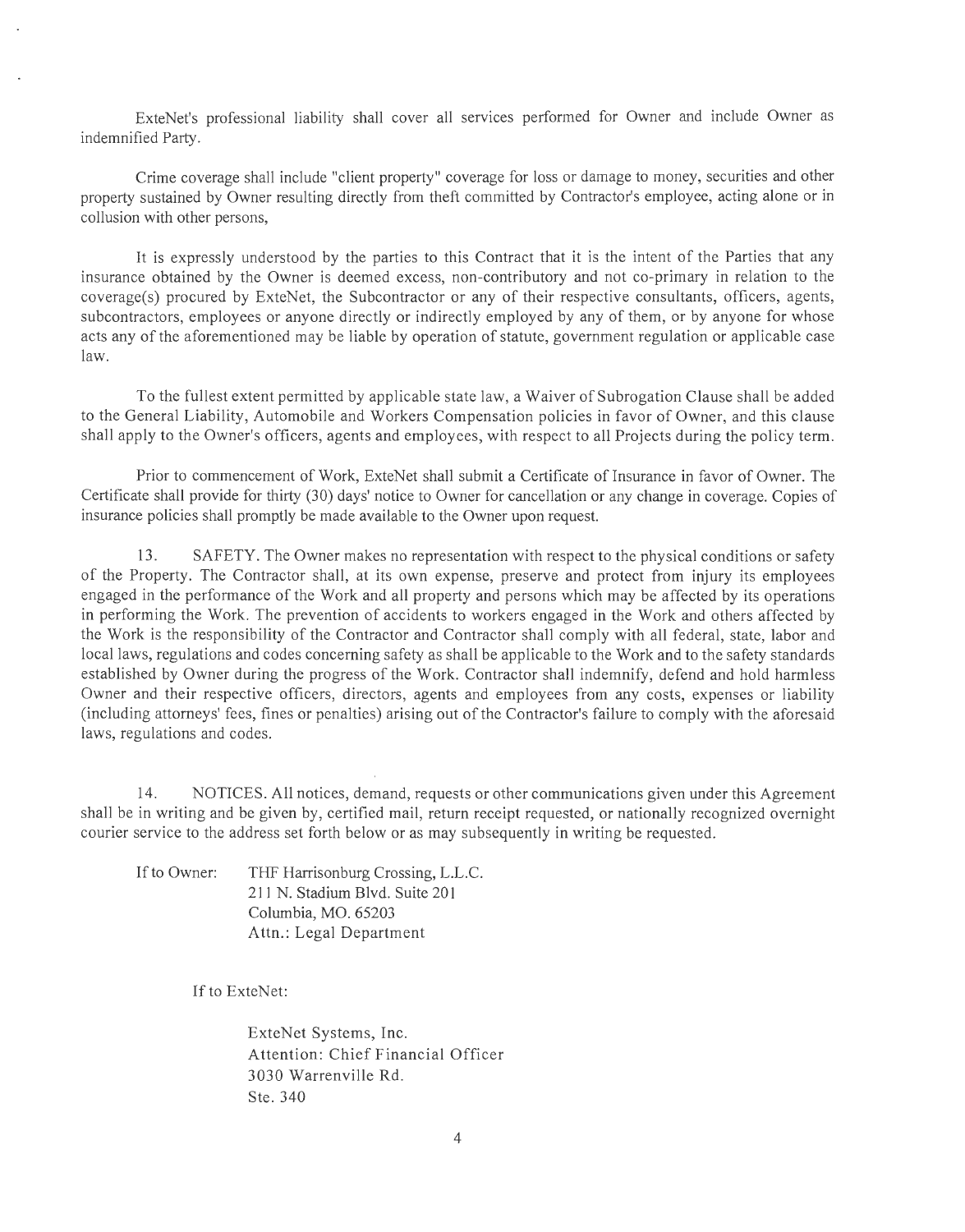Lisle, IL 60532

With a copy to (same address): Attention: General Counsel And a copy emailed to: NOTICE@extenetsystems.com

**15. ENTIRE AGREEMENT.** This Agreement constitutes the entire agreement between the parties and supersedes all prior agreements, promises and understandings, whether oral or written. This Agreement shall not be modified, amended, supplemented or revised, except by a written document signed by both parties.

**16. AUTHORITY.** Each party represents to the other that the person signing on its behalf has the legal right and authority to execute, enter into and bind such party to the commitments and obligations set forth herein.

17. **BINDING EFFECT.** This Agreement shall be binding on and inure to the benefit of the parties and their respective successors and assigns.

**18.** VENUE. This Agreement shall be construed and enforced in accordance with the laws of the State in which the Property is located.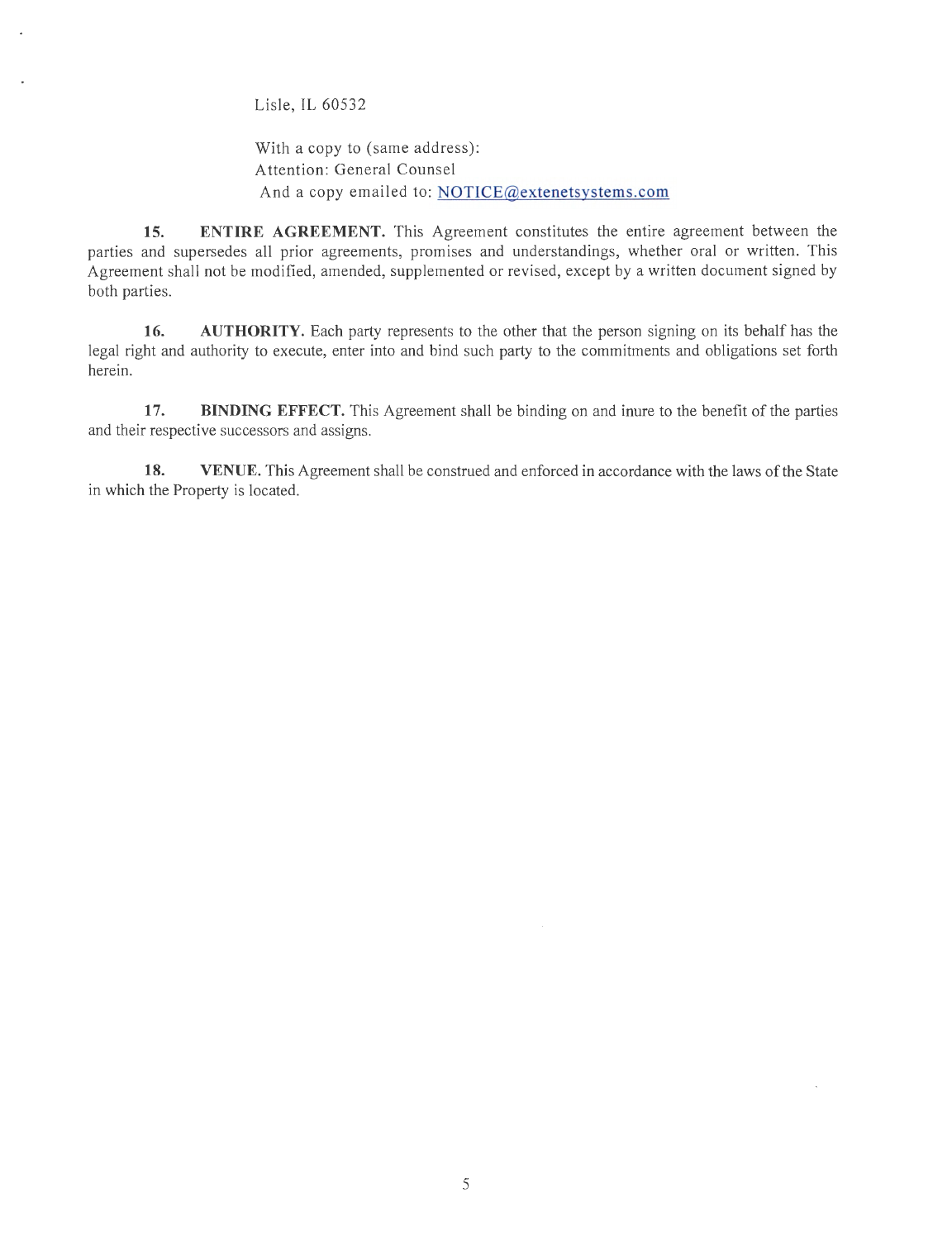IN WITNESS WHEREOF, the parties have caused this Agreement to be executed by their duly authorized representatives as of the date first written above.

> OWNER: THF York Development, L.P.

By:

Otto Maly President

Dated:

STATE OF

COUNTY OF

| BE IT REMEMBERED, that on this                                                        | day of |  | 2020, before me appeared |
|---------------------------------------------------------------------------------------|--------|--|--------------------------|
|                                                                                       |        |  | of York                  |
| Development, L.P., to me known to be the person described in and who executed as such |        |  |                          |

the foregoing instrument on behalf of said entity, and duly acknowledged the execution of the same to be the act and deed of said entity.

IN WITNESS WHEREOF, I have hereunto set my hand and affixed my official seal on the day and year last above written.

Notary Public in and for said County and State

Print Name:

My Commission Expires:

[SEAL]

EXTENET: ExteNet Systems, Inc.

By:

Name: Richard Coyle

Title: Executive Vice President & COO

Dated: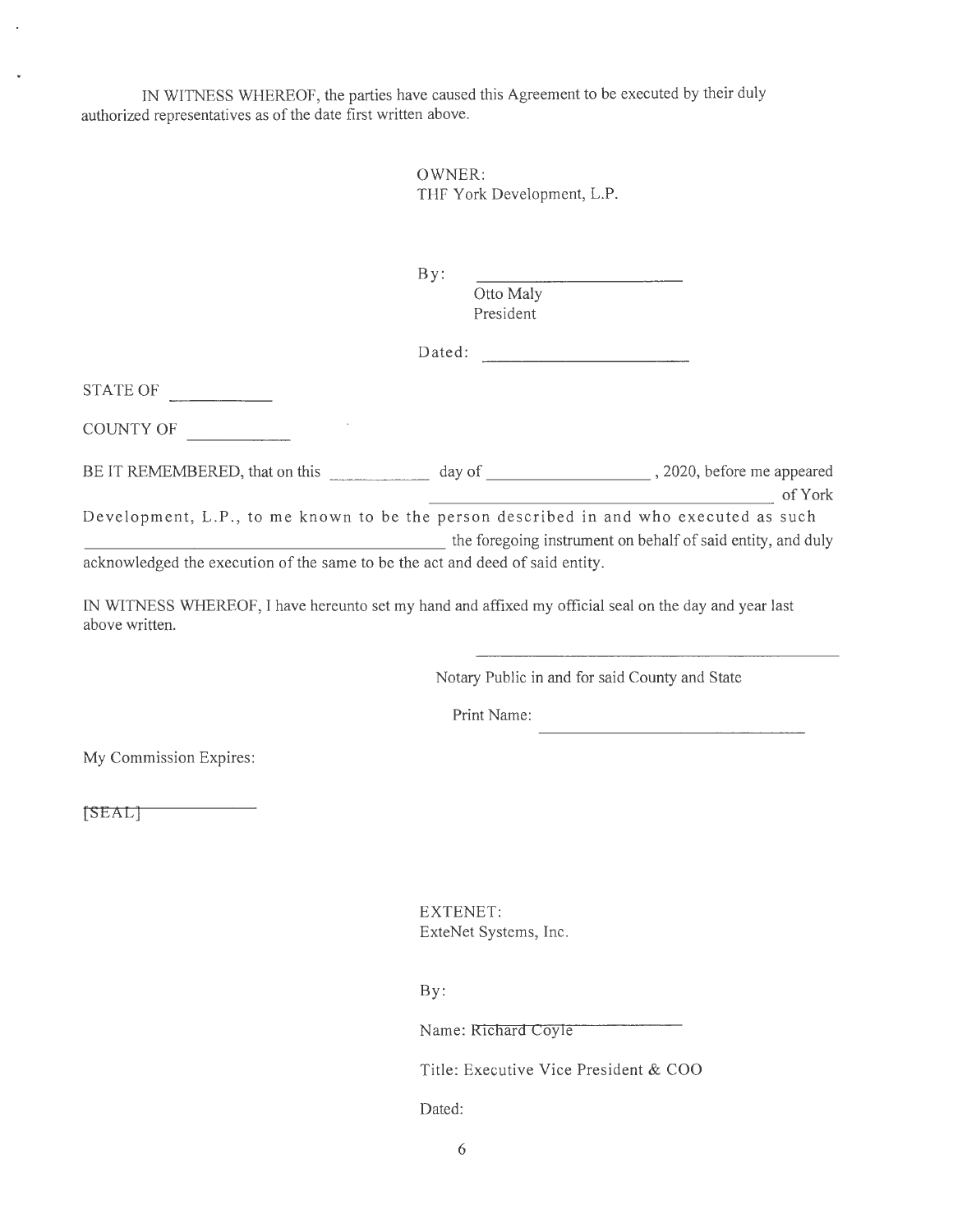STATE OF ILLINOIS  $)$ ) SS. COUNTY OF DUPAGE )

BE IT REMEMBERED, that on this \_\_\_ day of \_\_\_\_\_\_\_ , 2020, before me appeared Richard Coyle, Executive Vice President and COO of ExteNet Systems, Inc., to me known to be the person described in and who executed as such Executive Vice President and COO the foregoing instrument on behalf of said entity, and duly acknowledged the execution of the same to be the act and deed of said entity.

IN WITNESS WHEREOF, I have hereunto set my hand and affixed my official seal on the day and year last above written.

Notary Public in and for said County and State

Print Name:

My Commission Expires:

[SEAL]

EXHIBIT "A"

The Plans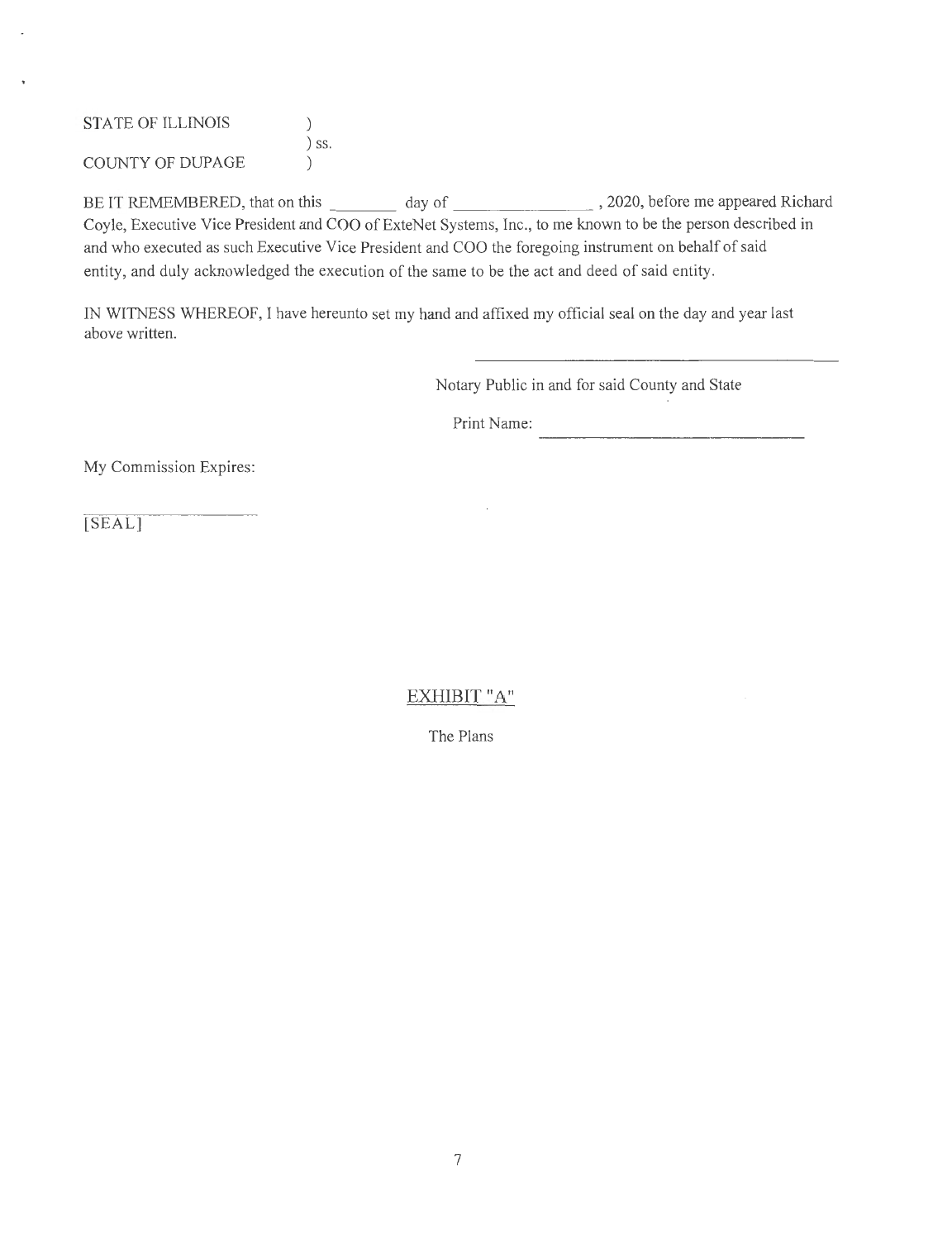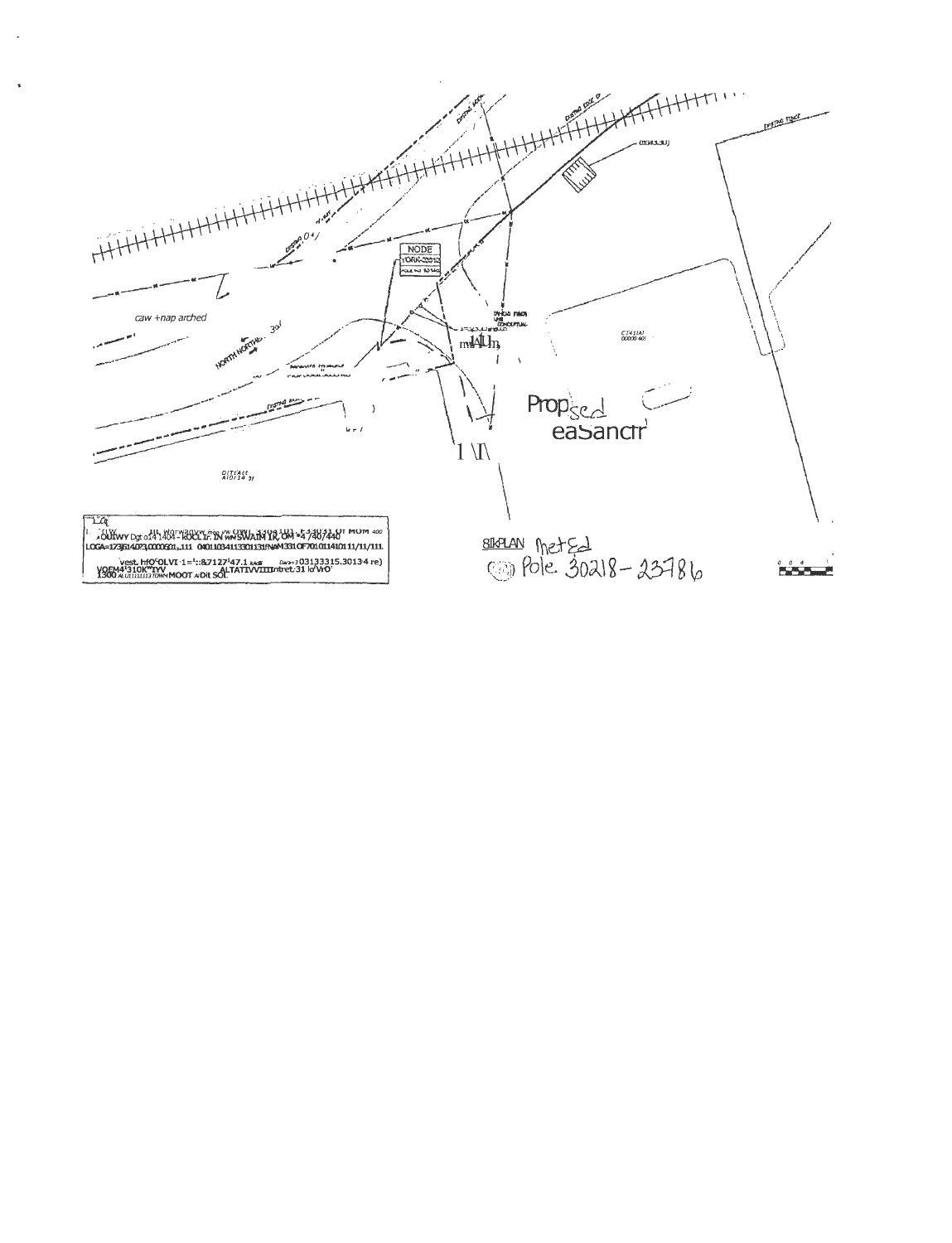# **Licensing Committee:**

## **5:15 PM**

120 min

## **Lynn City Council - Committee Meetings and Council Meeting**

ID: 539-165-541 start Copy invitation edit delete Lynn City Council -- Subcommittee Meeting and Council Meetings Tue, May 19, 2020 5:00 PM - 7:00 PM (EDT)

**Please join my meeting from your computer, tablet or smartphone.**  https://global.gotomeeting.com/join/539165541

**You can also dial in using your phone.**  United States: +1 (669) 224-3412

**Access Code:** 539-165-541

New to GoToMeeting? Get the app now and be ready when your first meeting starts: https://global.gotomeeting.com/install/539165541

#### **AUTO BODY/AUTO REP AIR/FLAMMABLE - RENEW AL**

15 Alley St., Crystal-Diamond Auto Body 17 Alley St., Italmondo Auto Foreign 17C Alley St., Alley Auto Body & Repair, Inc. 18B Alley St., Carribean Auto Body & Repair 19 Alley St., Spina's Auto Body 35B Alley St., K & J Auto Body Inc. 178 Alley St., Collision Auto Craft & Repair 22 Bennett St., VIP Works Auto Center 26 Bennett St., R.E.M. Auto Body 46 Bennett St., Tatiana's Auto Body 10 Camden St. Thibedeau Auto Body 16 Chestnut St., Ed & Vin's Garage of Lynn, Inc. 220 Chestnut St., Auto Body Rebuilders 165 Commercial St., Igor Auto Body Inc. 9 Green St., Legere Auto Body 88-92 Harbor St., Urban Auto Body 443 Lynnway, Toro's Auto Center 475R Lynnway, Barrera and Son's Auto Body and Repair 154 South St.., Saugus Auto Craft 880-882 Western Ave., Western Ave. Auto Body 1071 Western Ave., City Line Auto Body 1075R Western Ave., Guate Auto Body & Repair, Inc.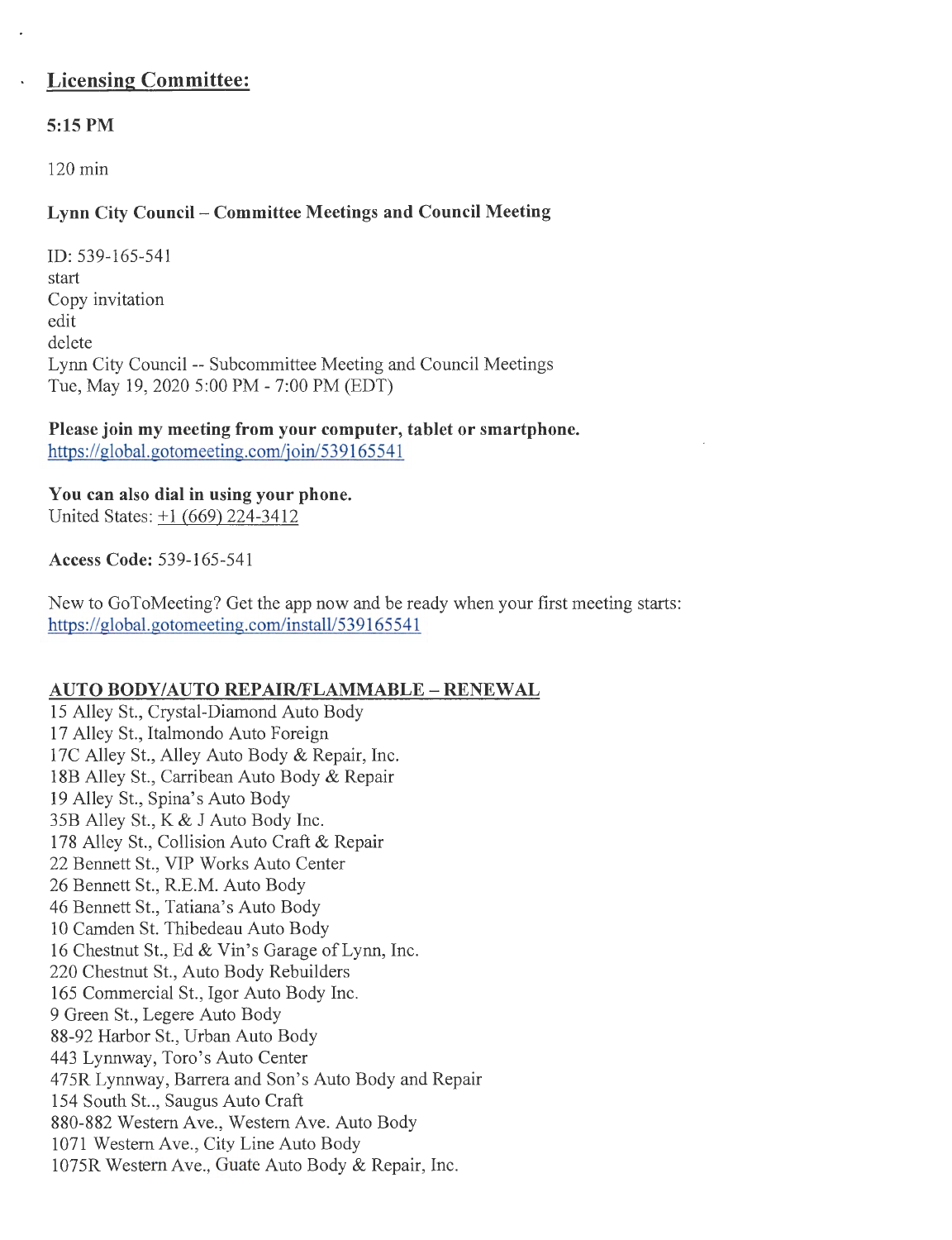#### **AUTO REPAIR/FLAMMABLE - RENEWAL**

l 7A Alley St., ARM Garage 36-38 Alley St., McGinn Bus 182 Alley St., TG's Taxi 182 Alley St., Transmission Reis 50 Bennett St., Landry Automotive 60 Bennett St., Bennett Street Tire 68 Bennett St., Car Works Plus 87 Bennett St., West Lynn Auto Service 3 Camden St., Abdiel Auto Repair lOOA Central Ave., JB Automotive Center 101 Central Ave., Los V Tires Corp. 326 Chatham St., Automotive Service 106R Chestnut St., Los V Tires #1 161 Chestnut St., Chutzpah Royalle, LLC 503R Chestnut St., A.J.'s Auto Service 66 Commercial St., J & R Auto Repair 131 Commercial St., North Shore Car Rental 180 Commercial St., Miracle Auto Werks 99R Cottage St., Mark A. King Corp. 307 Eastern Ave., Top Shop 12A Ellis St., Mora Auto Repair 287 Essex St., Essex Auto Repair 407 Essex St., Melo Tire and Auto Service 10 Heath's Ct., #1, RC Auto Service 10 Heath's Ct., #6, Ultimate Performance Marine LLC 10 Heath's Ct., #8, 781 Autowerks 349 Lynnway, Morgan's Garage 453 Lynnway, George's Expert Auto & Marine 555 Lynnway, Midas Auto Service Expert 637 Lynnway, Sullivan Tire 9 Minot St., West Auto Sports & Tire 76 Oakville St., Mennino Construction Co. 35 Sulfolk St., City Transportation 375 Summer St., P & P Peru Tires 471 Western Ave., Luxury Auto Service 800 Western Ave., Valvoline Instant Oil 860 Western Ave., Sonny Auto Repair 1069A Western Ave., Mel's Tire & Auto Service 1071 Western Ave, Keny's Auto Repair 1147 Western Ave., Stoneham Boat Center 1117R Western Ave., MA Recover Bureau-Ma Towing & Repair 105 Willow St., Josue Auto Mechanic Inc. **FLAMMABLE LICENSE - RENEWAL** 77 Alley St., American By Products 6 Bennett St., L-A-C Steel & Fabrication

22 Bennett St., Perrotti's Welding and Fabrication 20-24 Boston St., Lynn Ladder & Scaffolding Co. Inc. 300 Broad St., NSCC 134 Broadway Catholic Cemetery Assoc. 41 Carolyn Rd., Petrucci Construction Co. Inc. 668 Chestnut St., Cumberland Farms, Inc.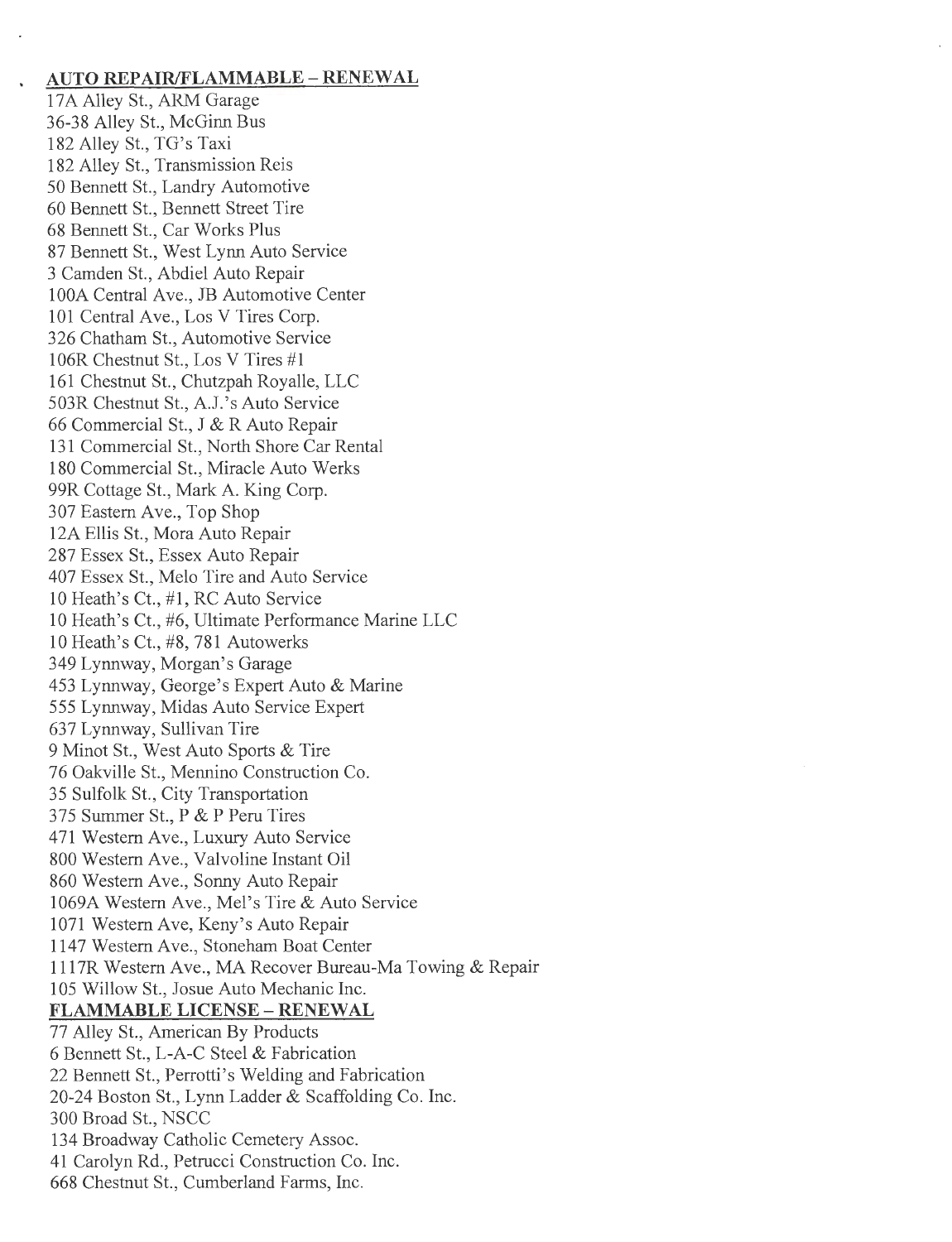2 Circle Ave., Lynn Water Sewer Commission 21 City Hall Sq., Verizon New England 247 Commercial St., Covante 4 Recovery 653 Eastern Ave., Globel Montello Group #2214 10 Heath's Ct., Unit. #11 Northeast Oil Delivery Inc. 32 Homesite St., National Grid 122 Liberty St., Speedway LLC #2502 282 Lynnway, UHaul Company of Boston 453 Lynnway, EZ Landscaping 453 Lynnway Rear, Healey Bus Inc. 525 Lynnway, Gulf Express 580 Lynnway, Solomon Metals Corp. 637 Lynnway, Auto Zone 700 Lynnway, Sonny's Car Wash 780 Lynnway, Walmart Store #2139 88 Marion St., Demakis Enterprises, Inc. 195 Market St., Eastern Bank 390 Parkland Ave., Lynn Water & Sewer Commission 400 Parkland Ave., Lynn Water & Sewer Commission 0 Raddin St., Walsh's Oil Company 5 Stetson St., Atlantic Ambulance 638 Summer St., C.L. Hauthaway 650 Summer St., C.L. Hauthaway 659 Summer St., C.L. Hauthaway 766 Summer St., Booma Oil, Inc. 325 Walnut St., Lynn Water & Sewer Commission 12 Washington St., J & S Transport Co., Inc. 37 Waterhill St., Demakes Enterprises, Inc. 570 Western Ave., Convenience Station 625 Western Ave., Petroil Market 1000 Western Ave., General Electric Aviation 1069 Western Ave., Fisher Auto Parts **OTHER BUSINESS** 

#### **Public Property and Parks Committee:**

#### **5:20PM**

 $\mathbf{r}$ 

120 min

#### **Lynn City Council - Committee Meetings and Council Meeting**

ID: 539-165-541 start Copy invitation edit delete Lynn City Council - Committee Meetings and Council Meeting Tue, May 19, 2020 5:00 PM - 7:00 PM (EDT)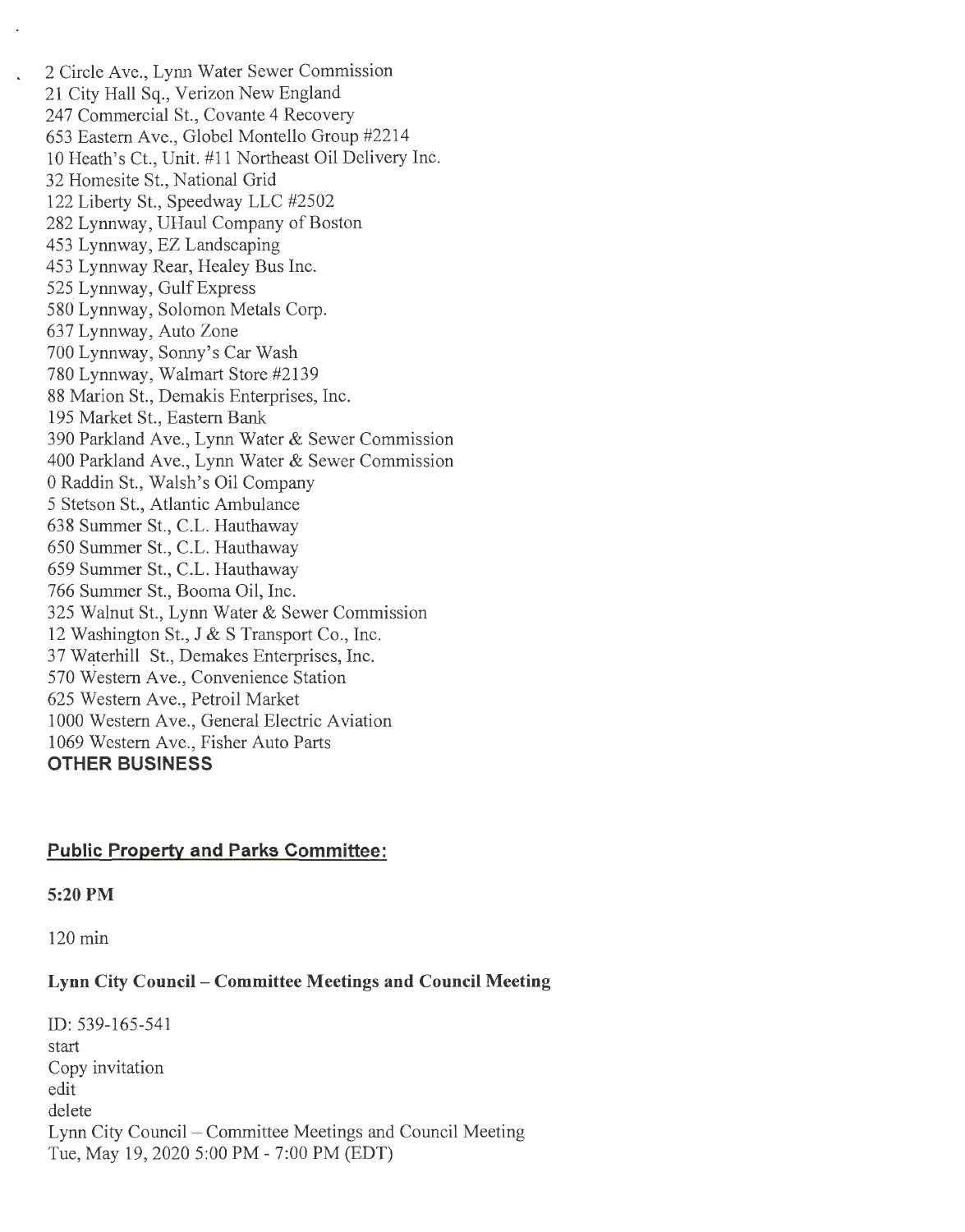#### Please join my meeting from your computer, tablet or smartphone. https://global.gotomeeting.com/join/539165541

You can also dial in using your phone. United States: +1 (669) 224-3412

Access Code: 539-165-541

New to GoToMeeting? Get the app now and be ready when your first meeting starts: https://global.gotomeeting.com/install/539165541

Discussion re: City-owned property at 342 and 344 Parkland Avenue: ORDERED / that the Law Department prepare and cause to be advertised a Request for Proposals for the cityowned property at 342 Parkland Avenue and 344 Parkland Avenue.

Discussion re: City of Lynn Senior Center

Discussion re: Abandonment / Carroll Street

# OTHER BUSINESS

#### Ways and Means Committee:

## 5:35PM

120 min

## Lynn City Council - Committee Meetings and Council Meeting

ID: 539-165-541 start Copy invitation edit delete Lynn City Council - Committee Meetings and Council Meeting Tue, May 19, 2020 5:00 PM - 7:00 PM (EDT)

Please join my meeting from your computer, tablet or smartphone. https://global.gotomeeting.com/join/539165541

You can also dial in using your phone. United States: +1 (669) 224-3412

Access Code: 539-165-541

New to GoToMeeting? Get the app now and be ready when your first meeting starts: https://global.gotomeeting.com/install/539165541